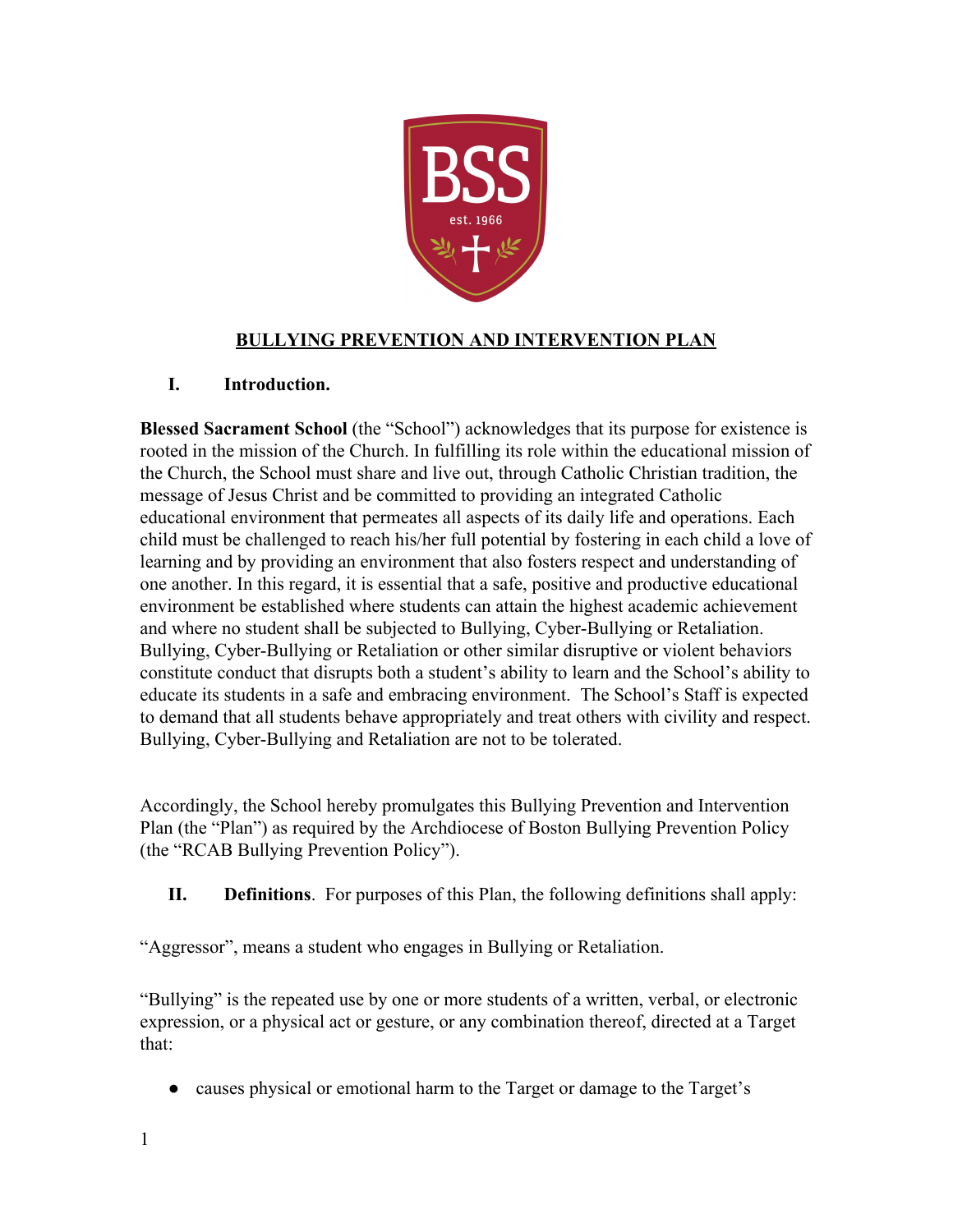property;

- places the Target in reasonable fear of harm to him/herself, or of damage to his/her property;
- creates a Hostile Environment at School for the Target;
- infringes on the rights of the Target at the School; or
- materially and substantially disrupts the education process or the orderly operation of the School.

By way of example only, Bullying may involve, but is not limited to:

- unwanted teasing
- threatening
- intimidating
- stalking
- Cyber-Stalking
- physical violence
- theft
- sexual, religious, racial or any other type of harassment
- public humiliation
- destruction of School or personal property
- social exclusion, including incitement and/or coercion
- rumor or spreading of falsehoods

*For the purpose of this Plan, whenever the term "Bullying" is used it is to denote either Bullying or Cyber-Bullying (as defined below).*

"Cyber-Bullying" means Bullying through the use of technology or any electronic communication, which shall include, but shall not be limited to, any transfer of signs, signals, writing, images, sounds, data or intelligence of any nature transmitted in whole or in part by a:

- wire
- radio
- electromagnetics
- photo-electronic or photo-optical system, including, but not limited to, electronic mail, internet communications, instant messages or facsimile communications.

Cyber-Bullying shall also include the creation of a web page or blog in which the creator assumes the identity of another person or knowingly impersonates another person as author of posted content or messages, if the creation or impersonation creates any of the conditions enumerated in the definition of Bullying.

Cyber-Bullying shall also include the distribution by electronic means of a communication to more than one person or the posting of material on an electronic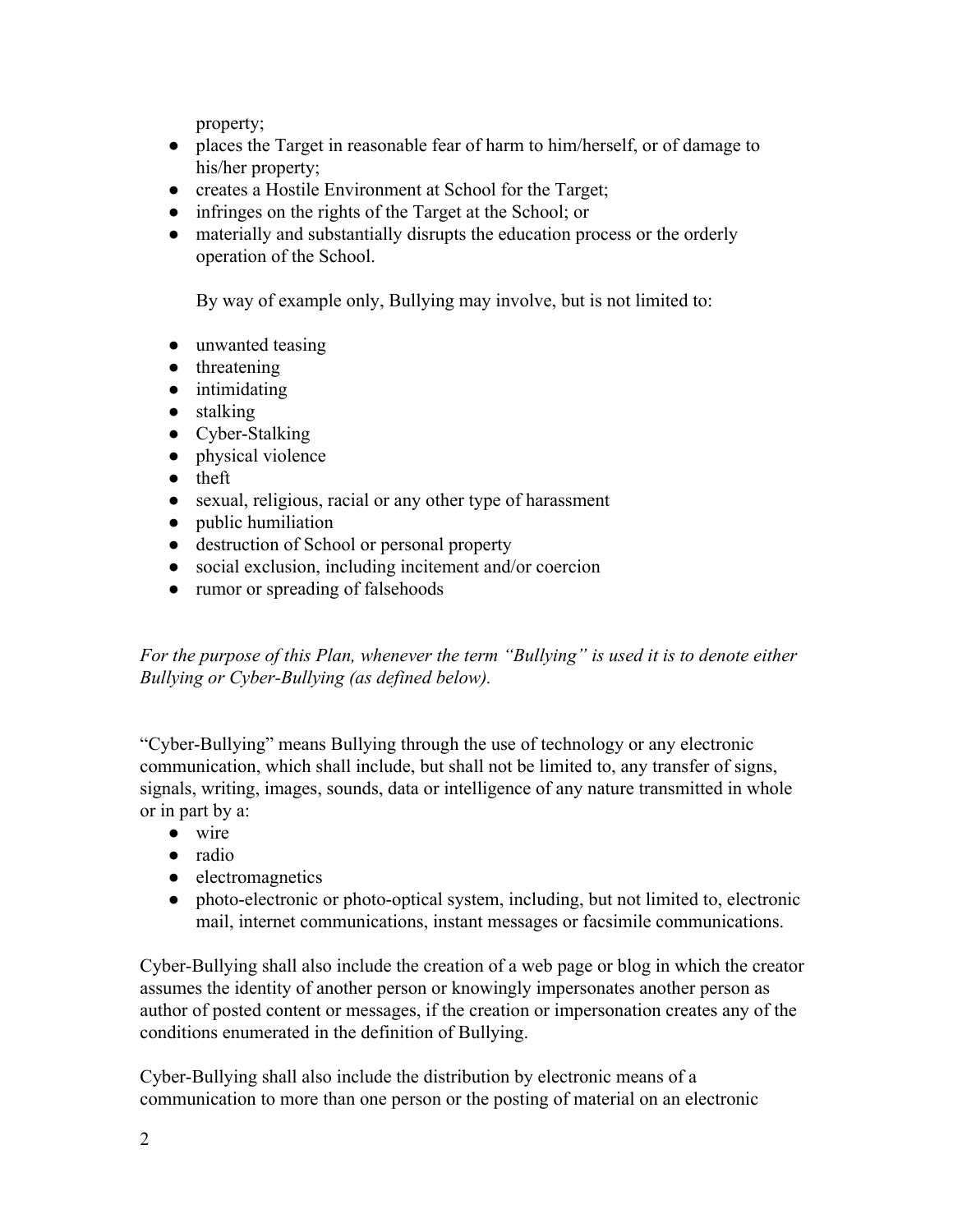medium that may be accessed by one or more persons, if the distribution or posting creates any of the conditions enumerated in the definition of Bullying.

"Hostile Environment" means a situation in which Bullying causes the School environment to be permeated with intimidation, ridicule or insult that is sufficiently severe or pervasive to alter the conditions of the student's education.

"Retaliation" means any form of intimidation, reprisal, or harassment directed against a student who reports Bullying, provides information during an investigation of Bullying, or witnesses or has reliable information about Bullying.

"School Grounds" mean property on which a School building or facility is located or property that is owned, leased or used by a School for a School-sponsored activity, function, program, instruction or training.

"Staff" includes, but is not limited to, educators, faculty, administrators, counselors, School nurses, cafeteria workers, custodians, bus drivers, athletic coaches, advisors to extracurricular activities, support staff, and paraprofessionals.

"Target", means a student against whom Bullying or Retaliation has been perpetrated.

# **III. Leadership**

Leadership at all levels of the School community has played a critical role in developing and implementing this Plan in the context of other School and community efforts to promote a positive School climate. The Plan has been developed in consultation with the Pastor, School administration and staff, students, parents, and guardians. Notice and a public comment period by families of students currently attending the School was provided before the Plan was adopted by the School. We all have a primary role in teaching students to be civil to one another and promoting understanding of and respect for diversity and difference. The Principal and designated members of the Staff, working under the oversight of the Pastor, are collectively responsible for setting priorities and for staying up-to-date with current research on ways to prevent and effectively respond to Bullying. It is also the responsibility of the Principal and such designees to involve representatives from the greater School and local community in developing, implementing and periodically reviewing the Plan.

A. Assessing needs and resources. The Plan is intended to be the School's blueprint for enhancing capacity to prevent and respond to issues of Bullying within the context of other healthy School climate initiatives. As part of the planning process, School leaders, with input from families and the Staff, have assessed the adequacy of current programs; reviewed current policies and procedures; reviewed available data on Bullying and behavioral incidents; and assessed available resources including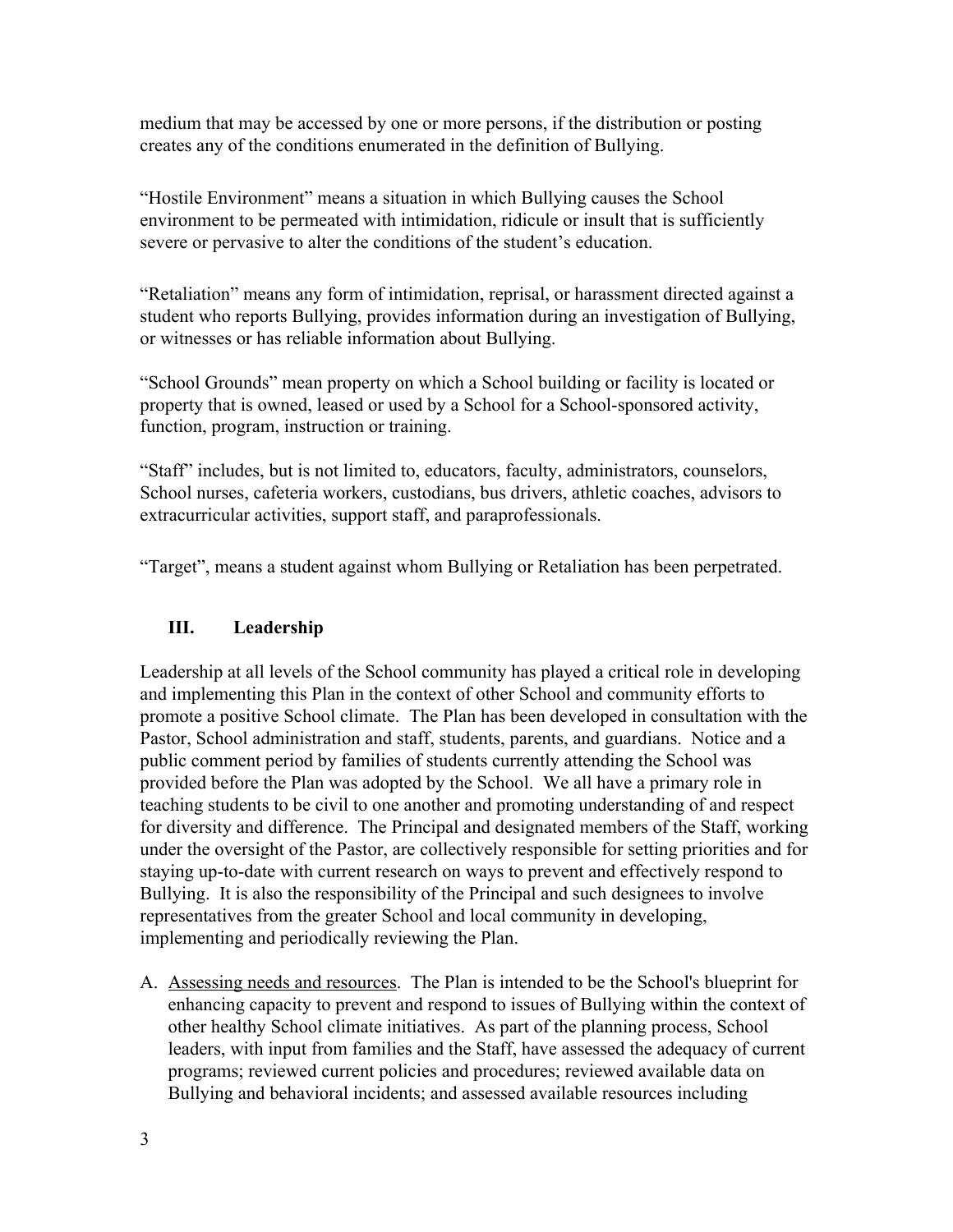curricula, training programs, and behavioral health services. This "mapping" process has assisted the School in identifying resource gaps and the most significant areas of need. Based on these findings, the School has revised policies and procedures; continued partnerships with community agencies, including law enforcement; and set priorities.

In order to identify patterns of behavior and areas of concern, the administration of Blessed Sacrament School has met with representative groups of faculty, parents, and students to gather information and complete this plan. As needed, the administration is prepared to conduct surveys of these constituents and analyze the data to inform decision-making about prevention strategies, professional development, age-appropriate curricula, and support services.

#### B. Planning and oversight.

The administration in consultation with faculty, parents, and students has developed procedures to:

- receive reports on Bullying;
- collect and analyze building- and/or School-wide data on Bullying to assess the present problem and to measure improved outcomes;
- create a process for recording and tracking incident reports, and for accessing information related to Targets and Aggressors;
- plan for ongoing professional development;
- plan supports that respond to the needs of Targets and Aggressors;
- choose and implement the curricula that the School will use;
- revise current policies and protocols under the Plan, including an Internet safety policy, and designating key Staff to be in charge of implementation of them;
- amend student and Staff handbooks and codes of conduct;
- lead the parent or family engagement efforts and drafting parent information materials; and
- review and update the Plan each year, or as needed.
- C. Priorities.

Blessed Sacrament School is committed to providing all students with a safe learning environment that is free from Bullying. This commitment is an integral part of our comprehensive efforts to promote learning, and to prevent and eliminate all forms of Bullying and other harmful and disruptive behavior that can impede the learning process.

This Plan is a comprehensive approach to addressing Bullying, and the School is committed to working with students, Staff, families, law enforcement agencies, and the community to prevent issues of violence. In consultation with these constituencies, we have established this Plan for preventing, intervening, and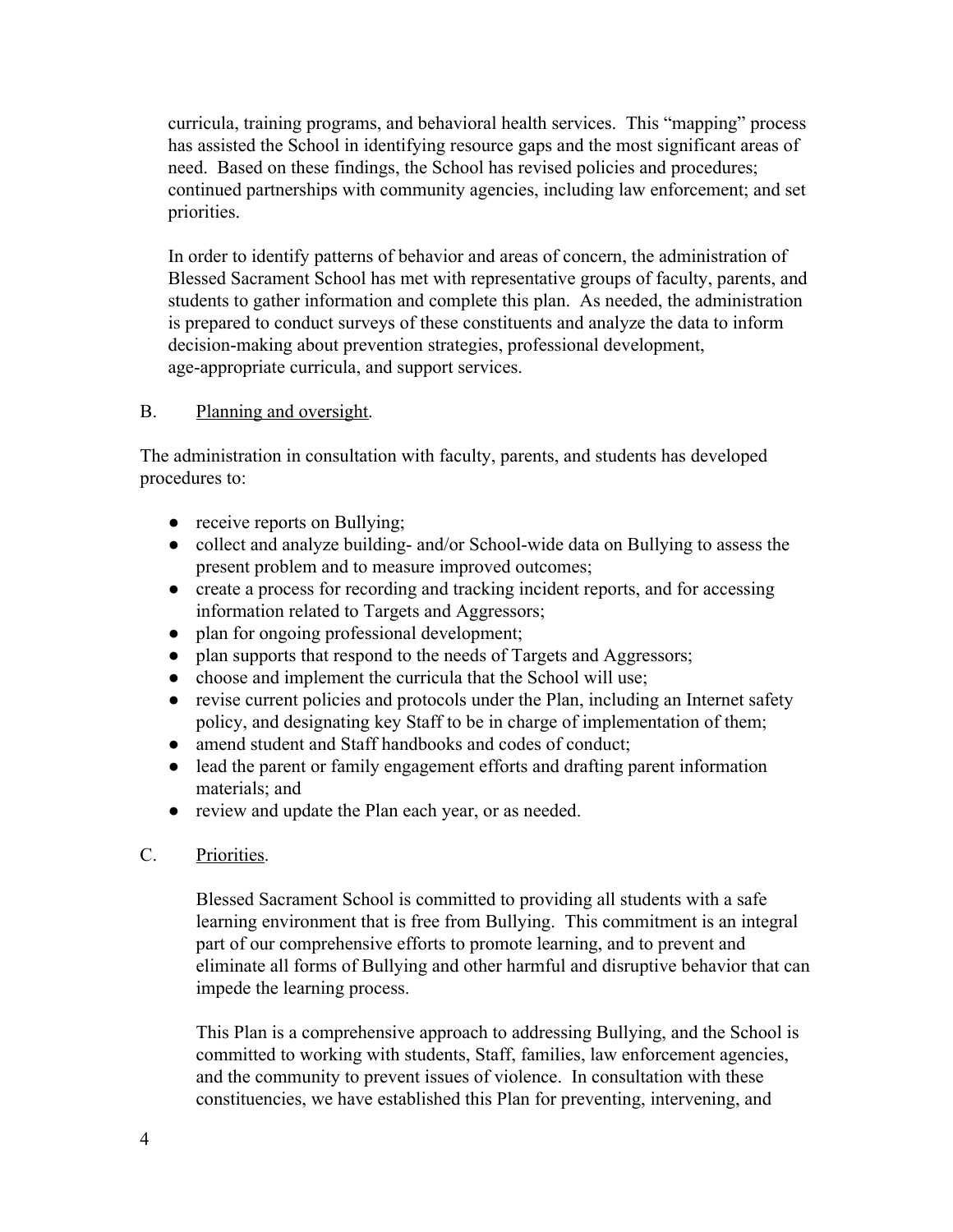responding to incidents of Bullying and Retaliation. The Principal, working under the oversight of the Pastor, is responsible for the implementation and oversight of the Plan.

## **IV. Prohibition Against Bullying and Retaliation**

Bullying is prohibited:

- On School Grounds owned, leased or used by a School;
- On property immediately adjacent to School Grounds;
- At any School-sponsored or School-related activity, function or program whether on or off School Grounds;
- At a School bus stop;
- On a School bus or any other vehicle owned, leased or used by the School; or,
- Through the use of technology or an electronic device owned, leased or used by the School;

Bullying is also prohibited at a location, activity, function or program that is not School-related or through the use of technology or an electronic device that is not owned, leased or used by the School if the act or acts in question:

- create a Hostile Environment at School for the Target;
- infringe on the rights of the Target at School; or
- materially and substantially disrupt the education process or the orderly operation of the School.

Retaliation against any person who reports Bullying or Retaliation, provides information during an investigation of Bullying or Retaliation, or witnesses or has reliable information about Bullying or Retaliation is also prohibited.

## **V. Training and Professional Development**

A. Annual Staff Training on the Plan. Annual training on the Plan for all School Staff, and, at the discretion of the Principal, volunteers who have significant contact with students, will include Staff duties under the Plan, an overview of the steps that the administration will follow upon receipt of a report of Bullying or Retaliation, and an overview of any Bullying prevention curricula to be offered at the School. Staff members hired after the start of the School year are required to participate in School-based training during the School year in which they are hired, unless they can demonstrate participation in an acceptable and comparable program within the last two years.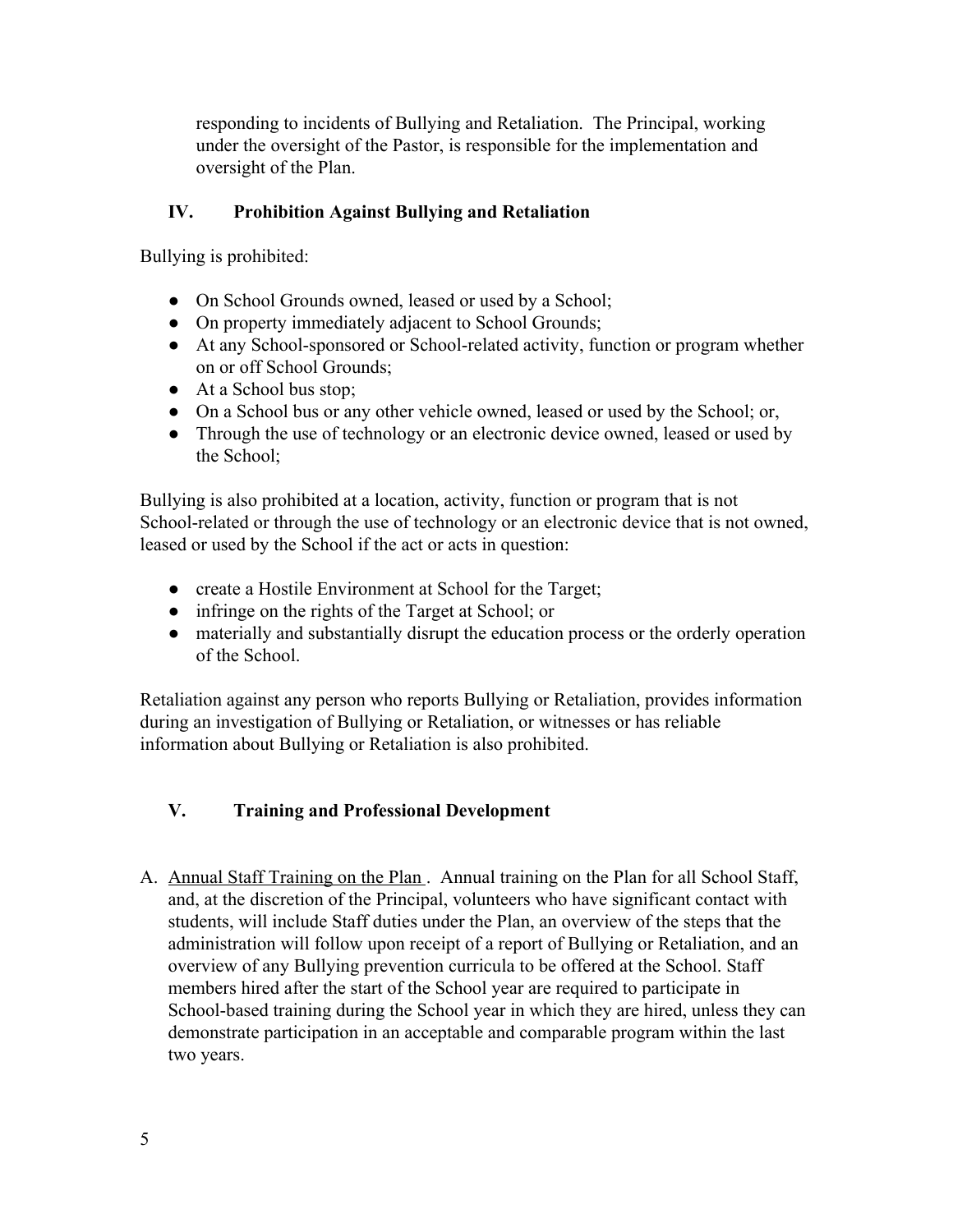- B. Written Notice to Staff. At the beginning of each School year, the administration shall provide written notice to the School Staff of the RCAB Policy and the Plan. Relevant sections of the RCAB Policy and the Plan relating to the duties of School Staff shall be included in the School employee handbook.
- C. On-going Professional Development. The goal of professional development is to establish a common understanding of tools necessary for Staff to create a School climate that promotes safety, civil communication, and respect for differences. Professional development will build the skills of Staff members to prevent, identify, and respond to Bullying. Professional development will be informed by research and may include information on:
	- age-appropriate strategies to prevent Bullying;
	- age-appropriate strategies for immediate, effective interventions to stop Bullying incidents;
	- information regarding the complex interaction and power differential that can take place between and among an Aggressor, Target, and witnesses to the Bullying;
	- research findings on Bullying, including information about specific categories of students who have been shown to be particularly at risk for Bullying in the School environment;
	- information on the incidence and nature of Cyber-Bullying; and
	- Internet safety issues as they relate to Cyber-Bullying.

Professional development will also address ways to prevent and respond to Bullying or Retaliation for students with disabilities that must be considered when developing students' Individualized Education Programs (IEPs). This will include a particular focus on the needs of students whose disability affects social skills development.

Additional areas identified by the School for professional development include:

- promoting and modeling the use of respectful language;
- fostering an understanding of and respect for diversity and difference;
- building relationships and communicating with families;
- constructively managing classroom behaviors;
- using positive behavioral intervention strategies;
- teaching students skills including positive communication, anger management, and empathy for others;
- engaging students in School or classroom planning and decision-making; and
- maintaining a safe and caring classroom for all students.

## **VI. Access to Resources and Services**

A. Identifying resources. The School will continuously work to identify its capacity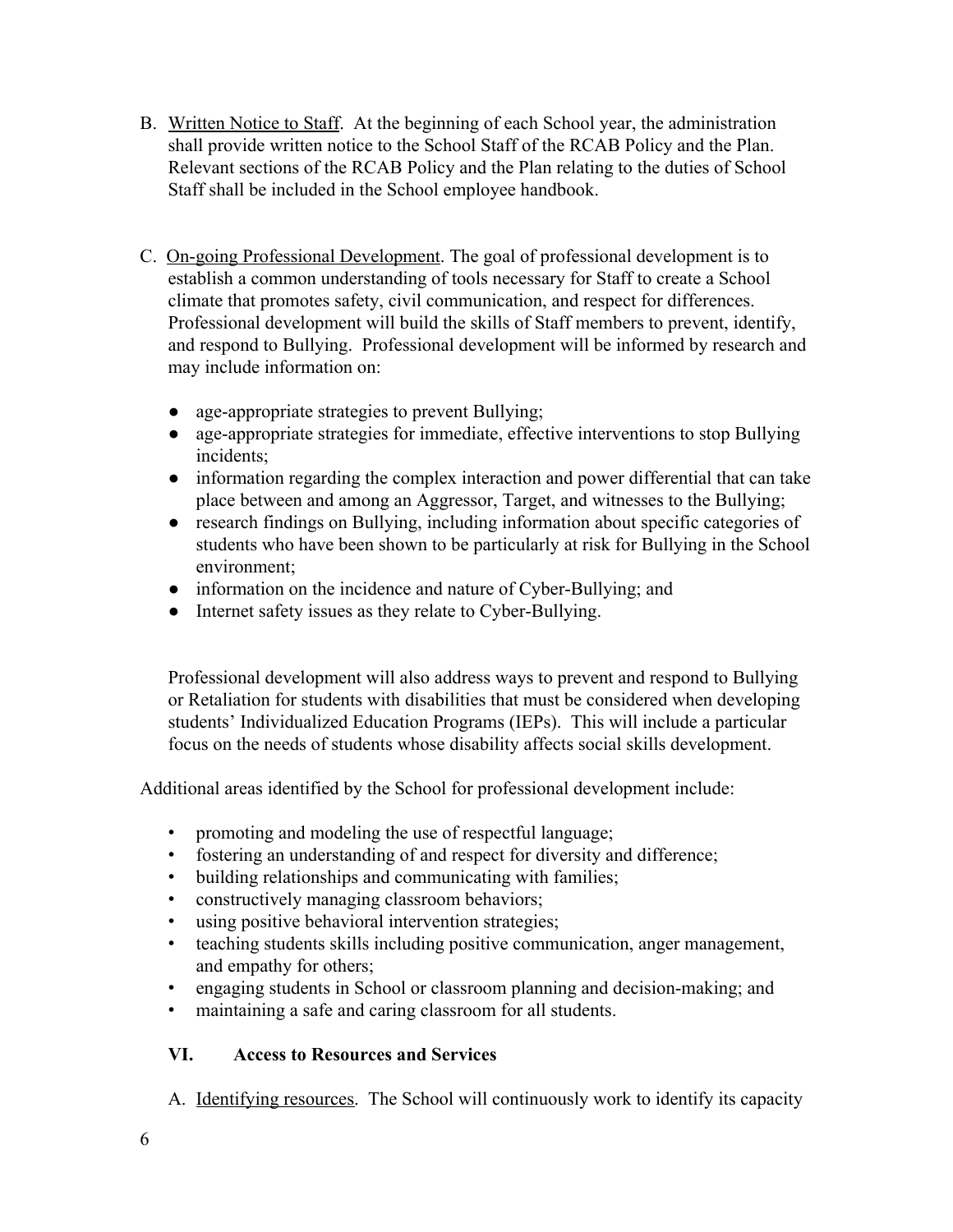to provide counseling and other services for Targets, Aggressors, and their families. This will include a review of staffing and programs that support the creation of positive School environments by focusing on early interventions and intensive services. Once this mapping of resources is complete, the School can develop recommendations and action steps to fill resource and service gaps. This may include adopting new curricula, reorganizing Staff, establishing safety planning teams, and identifying other agencies that can provide services.

- B. Counseling and other services. Appropriate resources exist within the School at this time. If resources need to be developed, Blessed Sacrament School will partner with community based organizations, including Community Service Agencies (CSAs) for Medicaid eligible students. In addition, service providers who assist Schools in developing safety plans for students who have been Targets of Bullying or Retaliation, provide social skills programs to prevent Bullying, and offer education and/or intervention services for students exhibiting Bullying behaviors will be accessed. The School may consider behavioral intervention plans, social skills groups, and individually focused curricula, as well.
- C. Students with disabilities. When it is determined that the student has a disability that affects social skills development or that the student may participate in or is vulnerable to Bullying, harassment, or teasing because of his/her disability, the School will consider what reasonable accommodations should be undertaken with a view toward developing the student's skills and proficiencies so as to avoid and respond to Bullying.
- D. Referral to outside services. The School has established a referral protocol for referring students and families to outside services. Through contact with a psychiatrist on staff who is available to consult with faculty, parents, and students, families are made aware of the appropriate means for accessing services not available at the School.

#### **VII. Policies and Procedures for Reporting and Responding to Bullying and Retaliation**

A. Reporting Bullying or Retaliation. Reports of Bullying or Retaliation may be made by Staff, students, parents or guardians, or others, and may be oral or written. Oral reports made by or to a Staff member shall be recorded in writing. A School Staff member is required to report immediately to the Principal or designee any instance of Bullying or Retaliation the Staff member becomes aware of or witnesses. Reports made by students, parents or guardians, or other individuals who are not School Staff members, may be made anonymously. The School will make reporting resources available to the School community including an Incident Reporting Form (a copy of which is attached to this Plan as **Exhibit A**).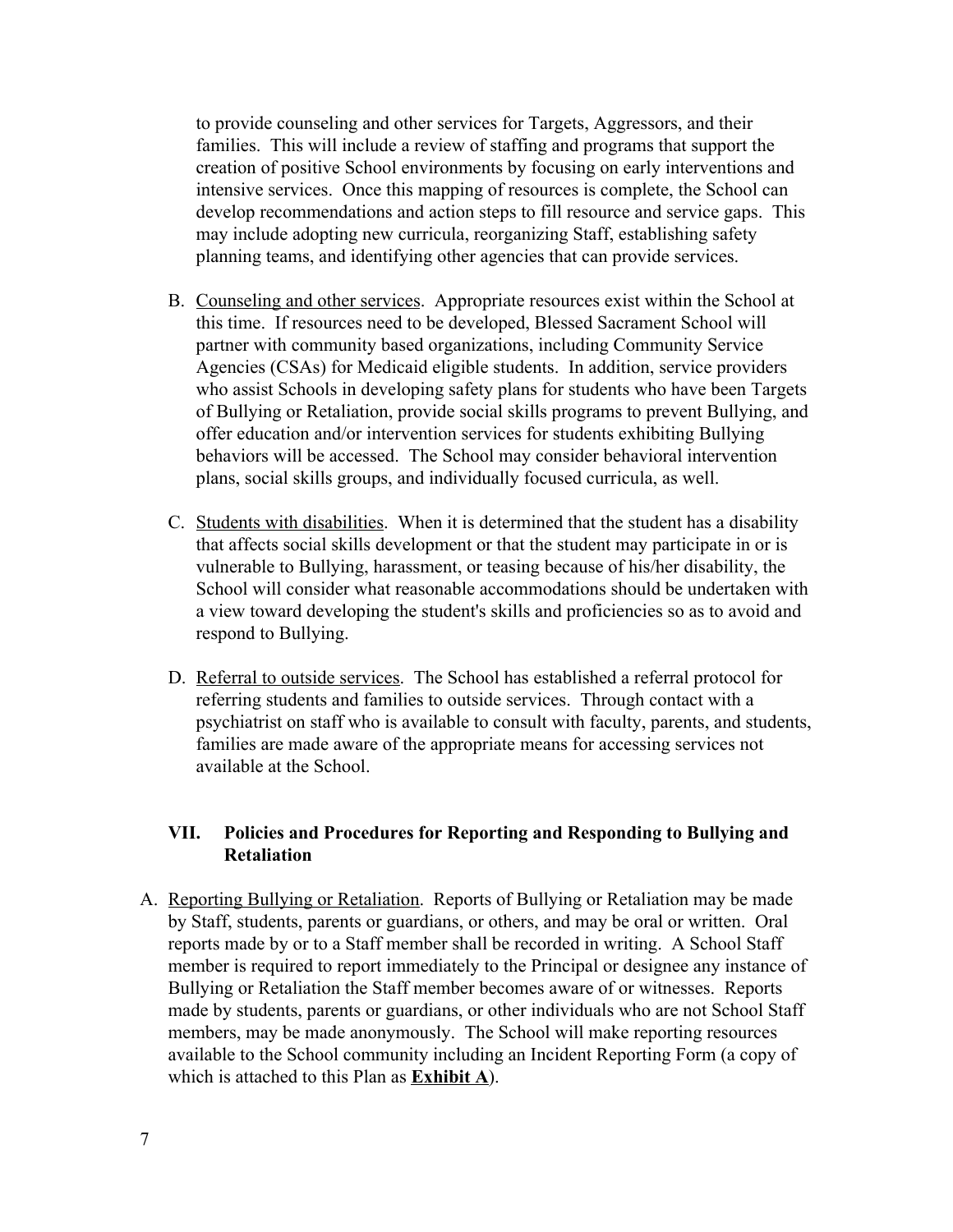Use of an Incident Reporting Form is not required as a condition of making a report. The School will: 1) include a copy of the Incident Reporting Form in the beginning of the year packets for students and parents or guardians; 2) make it available in the School's main office and other locations determined by the Principal or designee; and 3) post it on the School's website.

At the beginning of each School year, the School will provide the School community, including administrators, Staff, students, and parents or guardians, with written notice of its policies for reporting acts of Bullying and Retaliation. A description of the reporting procedures and resources, including the name and contact information of the Principal or designee, will be incorporated in student and Staff handbooks, on the School website, and in information about the Plan that is made available to parents or guardians.

1. Reporting by Staff

A Staff member will report immediately to the Principal or designee when he/she witnesses or becomes aware of conduct that may be Bullying or Retaliation. The requirement to report to the Principal or designee does not limit the authority of the Staff member to respond to behavioral or disciplinary incidents consistent with School policies and procedures for behavior management and discipline.

2. Reporting by Students, Parents or Guardians, and Others

The School expects students, parents or guardians, and others who witness or become aware of an instance of Bullying or Retaliation involving a student to report it to the Principal or designee. Reports may be made anonymously, but no disciplinary action will be taken against an alleged Aggressor solely on the basis of an anonymous report. Students, parents or guardians, and others may request assistance from a Staff member to complete a written report. Students will be provided practical, safe, private and age-appropriate ways to report and discuss an incident of Bullying with a Staff member, or with the Principal or designee.

#### B. Responding to a report of Bullying or Retaliation.

1. Safety

Before fully investigating the allegations of Bullying or Retaliation, the Principal or designee will take steps to assess the need to restore a sense of safety to the alleged Target and/or to protect the alleged Target from possible further incidents. Responses to promote safety may include, but not be limited to, creating a personal safety plan; pre-determining seating arrangements for the Target and/or the Aggressor in the classroom, at lunch, or on the bus; identifying a Staff member who will act as a "safe person" for the Target; and altering the Aggressor's schedule and access to the Target. The Principal or designee will take additional steps to promote safety during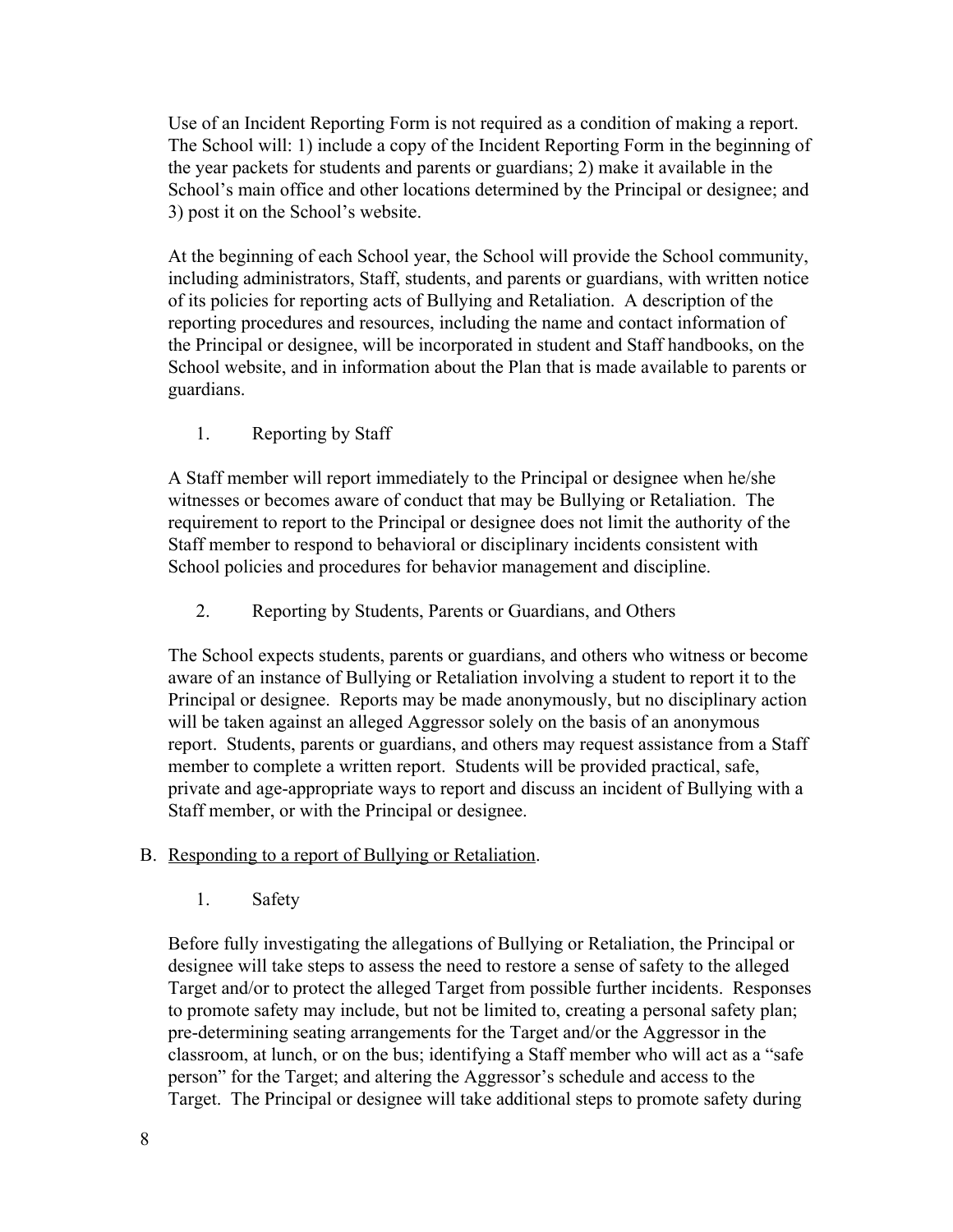the course of and after the investigation, as necessary.

The Principal or designee will implement appropriate strategies for protecting from Bullying or Retaliation a student who has reported Bullying or Retaliation, a student who has witnessed Bullying or Retaliation, a student who provides information during an investigation, or a student who has reliable information about a reported act of Bullying or Retaliation.

- 2. Obligations to Notify Others
	- a. Notice to parents or guardiansUpon determining that Bullying or Retaliation has occurred, the Principal or designee will promptly notify the parents or guardians of the Target and the Aggressor of this, and of the procedures for responding to it. There may be circumstances in which the Principal or designee contacts parents or guardians prior to any investigation. Notice will be consistent with state regulations at 603 CMR 49.00.
	- b. Notice to Another School If the reported incident involves students from more than one School district, charter School, non-public School, approved private special education day or residential School, or collaborative School, the Principal or designee first informed of the incident will promptly notify by telephone the Principal or designee of the other School(s) of the incident so that each School may take appropriate action. All communications will be in accordance with state and federal privacy laws and regulations, and 603 CMR 49.00.
	- c. Notice to Law Enforcement.At any point after receiving a report of Bullying or Retaliation, including after an investigation, if the Principal or designee has a reasonable basis to believe that criminal charges may be pursued against the Aggressor, the Principal will notify the local law enforcement agency. Notice will be consistent with the requirements of 603 CMR 49.00 and locally established agreements with the local law enforcement agency. Also, if an incident occurs on School grounds and involves a former student under the age of 21 who is no longer enrolled in School, the Principal or designee shall contact the local law enforcement agency if he or she has a reasonable basis to believe that criminal charges may be pursued against the Aggressor.

In making this determination, the Principal will, consistent with the Plan and with applicable School policies and procedures, consult with the School resource officer, if any, and other individuals the Principal or designee deems appropriate (including, but not limited to, the Office of the General Counsel of the Archdiocese).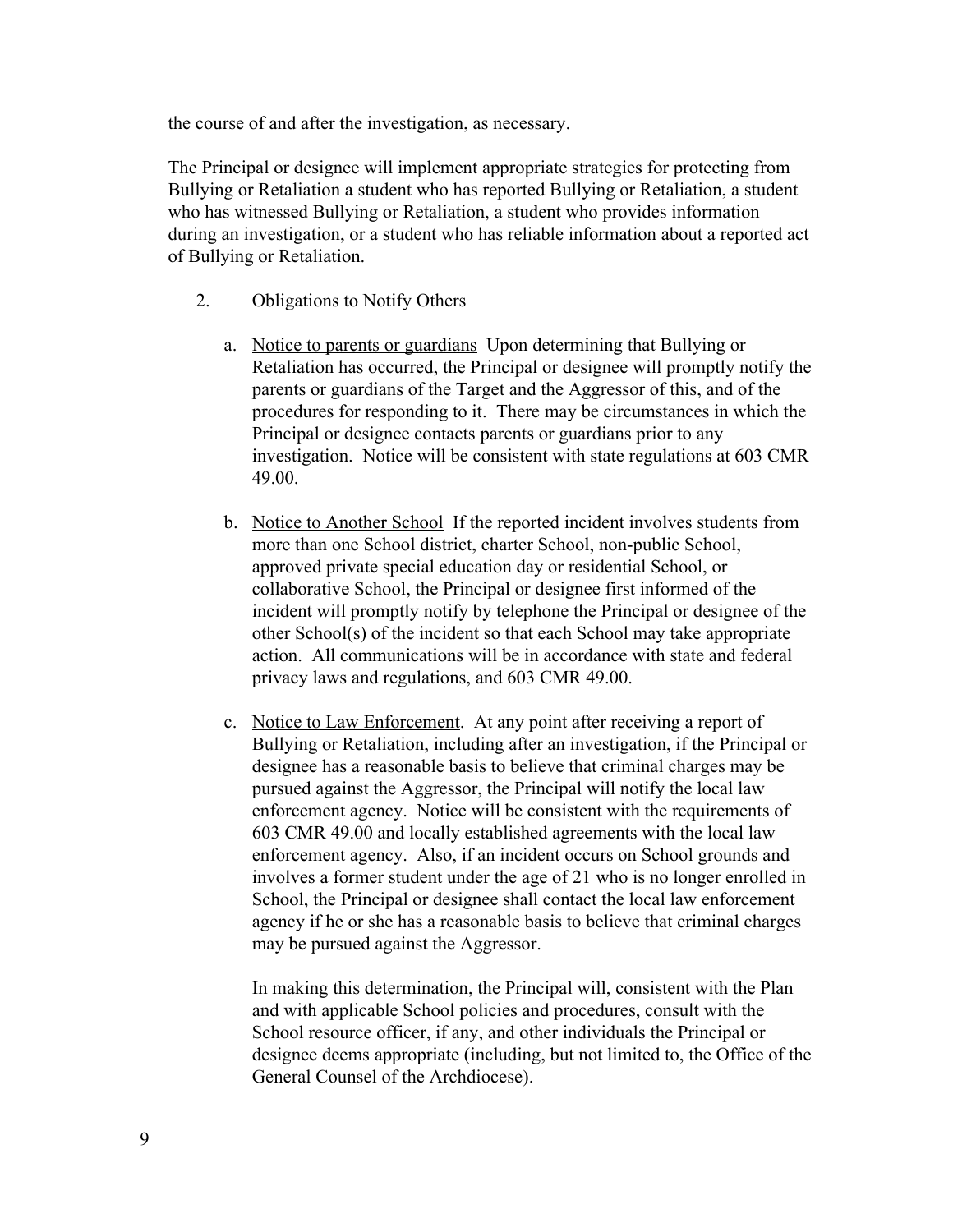C. Investigation. The Principal or designee will investigate promptly all reports of Bullying or Retaliation and, in doing so, will consider all available information known, including the nature of the allegation(s) and the ages of the students involved.

During the investigation the Principal or designee will, among other things, interview students, Staff, witnesses, parents or guardians, and others as necessary. The Principal or designee (or whoever is conducting the investigation) will remind the alleged Aggressor, Target, and witnesses that Retaliation is strictly prohibited and will result in disciplinary action.

Interviews may be conducted by the Principal or designee, other Staff members as determined by the Principal or designee, and outside consultation, as appropriate. To the extent practicable, and given his/her obligation to investigate and address the matter, the Principal or designee will maintain confidentiality during the investigative process. The Principal or designee will maintain a written record of the investigation.

Procedures for investigating reports of Bullying and Retaliation will be consistent with School policies and procedures for investigations. If necessary, the Principal or designee will consult with the Office of the General Counsel of the Archdiocese about the investigation.

D. Determinations. The Principal or designee will make a determination based upon all of the facts and circumstances. If, after investigation, Bullying or Retaliation is substantiated, the Principal or designee will take steps reasonably calculated to prevent recurrence and to ensure that the Target is not restricted in participating in School or in benefiting from School activities. The Principal or designee will: 1) determine what remedial action is required, if any, and 2) determine what responsive actions and/or disciplinary action is necessary.

Depending upon the circumstances, the Principal or designee may choose to consult with the students' teacher(s), and the Target's or Aggressor's parents or guardians, to identify any underlying social or emotional issue(s) that may have contributed to the Bullying behavior and to assess the level of need for additional social skills development.

The Principal or designee will promptly notify the parents or guardians of the Target and the Aggressor about the results of the investigation and, if Bullying or Retaliation is found, what action is being taken to prevent further acts of Bullying or Retaliation. All notice to parents must comply with applicable Massachusetts and federal privacy laws and regulations. Because of the legal requirements regarding the confidentiality of student records, the Principal or designee cannot report specific information to the Target's parent or guardian about the disciplinary action taken unless it involves a "stay away" order or other directive that the Target must be aware of in order to report violations.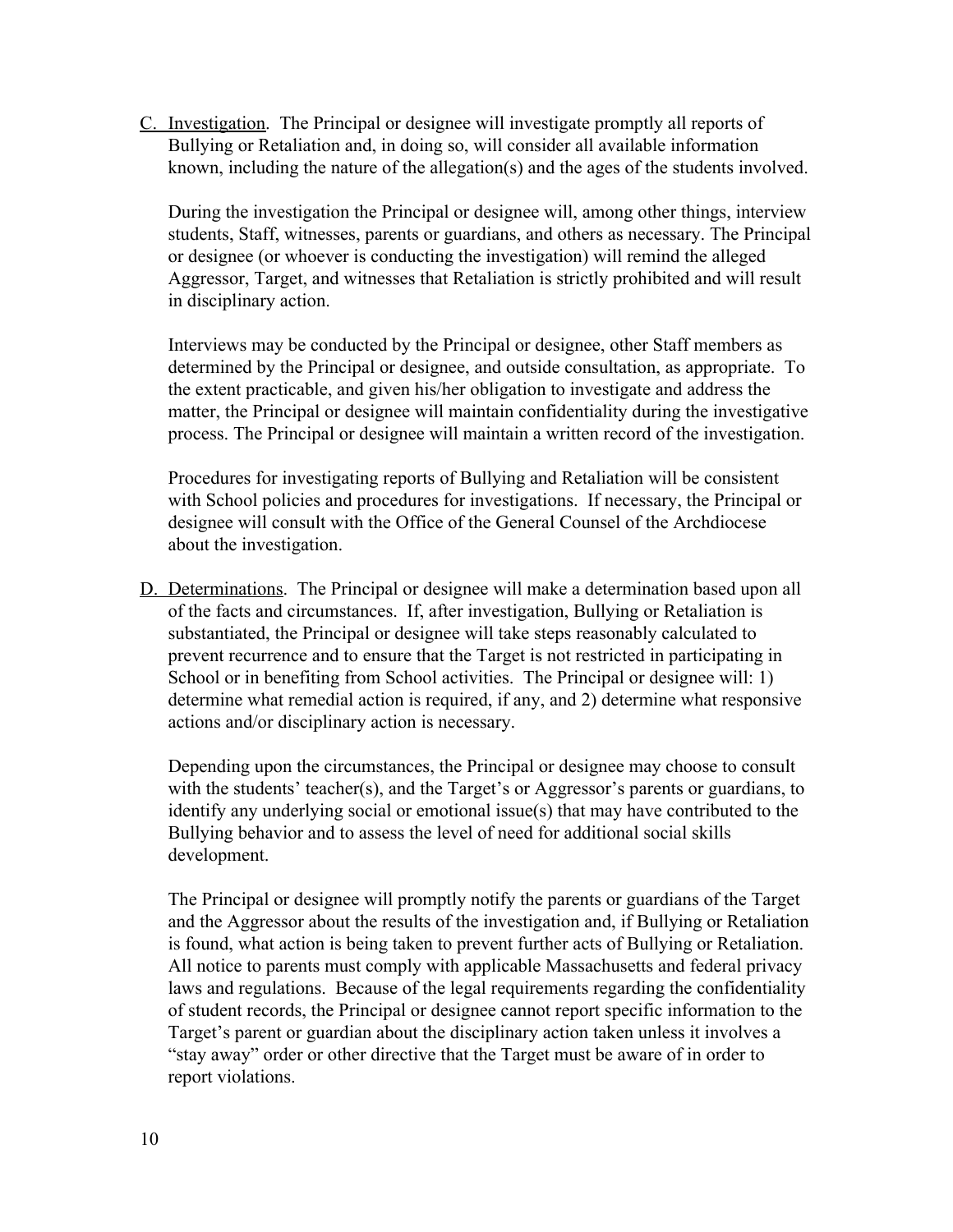#### E. Responses to Bullying*.*

1. Teaching Appropriate Behavior Through Skills-building

Upon the Principal or designee determining that Bullying or Retaliation has occurred, the law requires that the School use a range of responses that balance the need for accountability with the need to teach appropriate behavior. Mass. Gen. Laws. Ch. 71, Section 37O (d)(v). Skill-building approaches that the Principal or designee may consider include:

- offering individualized skill-building sessions based on the School's anti-Bullying curricula;
- providing relevant educational activities for individual students or groups of students, in consultation with other appropriate School personnel;
- implementing a range of academic and nonacademic positive behavioral supports to help students understand pro-social ways to achieve their goals;
- meeting with parents and guardians to engage parental support and to reinforce the anti-Bullying curricula and social skills building activities at home;
- adopting behavioral plans to include a focus on developing specific social skills; and
- making a referral for evaluation.
	- 2. Taking Disciplinary Action

If the Principal or designee decides that disciplinary action is appropriate, the disciplinary action will be determined on the basis of facts found by the Principal or designee, including the nature of the conduct, the age of the student(s) involved, and the need to balance accountability with the teaching of appropriate behavior. Discipline will be consistent with the Plan and with the School's code of conduct.

Discipline procedures for students with disabilities may be governed by the federal Individuals with Disabilities Education Improvement Act (IDEA), which should be read in cooperation with Massachusetts laws regarding student discipline.

If the Principal or designee determines that a student knowingly made a false allegation of Bullying or Retaliation, that student may be subject to disciplinary action.

3. Promoting Safety for the Target and Others

The Principal or designee will consider what adjustments, if any, are needed in the School environment to enhance the Target's sense of safety and that of others as well. One strategy that the Principal or designee may use is to increase adult supervision at transition times and in locations where Bullying is known to have occurred or is likely to occur.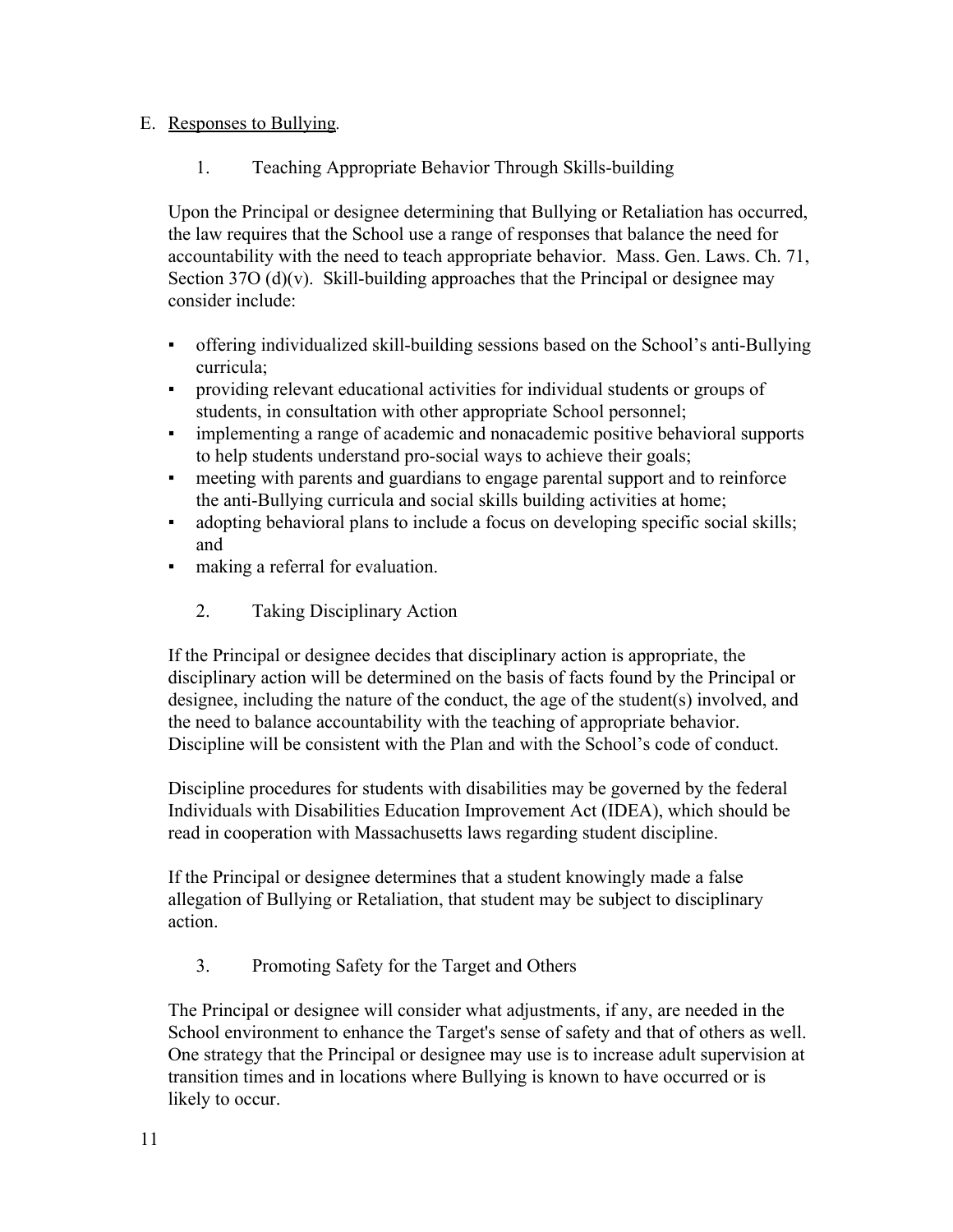Within a reasonable period of time following the determination and the ordering of remedial and/or disciplinary action, the Principal or designee will contact the Target to determine whether there has been a recurrence of the prohibited conduct and whether additional supportive measures are needed. If so, the Principal or designee will work with appropriate School Staff to implement them immediately.

### **VIII. Collaboration with Families**

As needed, the School will provide a parent night to address:

- (i) how parents and guardians can reinforce the curricula at home and support the School Plan;
- (ii) the dynamics of Bullying; and
- (iii) online safety and Cyber-Bullying.
- (iv) the student-related sections of the Plan
- (v) the parent resource and information networks that the School will collaborate with in working with parents and guardians.
- A. Parent education and resources. The School will offer education programs for parents and guardians that are focused on the parental components of anti-Bullying curricula and any social competency curricula used by the School. The programs will be offered in collaboration with the PTO or similar organizations. The School will also work to make parents and students aware of community-based programs.
- C. Notification requirements. Each year the School will inform parents or guardians of enrolled students about the anti-Bullying curricula that are being used. This notice will include information about the dynamics of Bullying, including Cyber-Bullying and online safety. The School will send parents written notice each year about the student-related sections of the Plan and the School's Internet safety policy via the School Handbook. All notices and information made available to parents or guardians will be in hard copy and electronic formats, and will be available in the language(s) most prevalent among parents or guardians. The School will post the Plan and related information on its website.

## **IX. Relationship to Other Laws**

Consistent with Massachusetts and federal laws, and the policies of the School, nothing in the Plan prevents the School from taking action to remediate discrimination or harassment based on a person's membership in a legally protected category under local, Massachusetts, or federal law, or School policies.

In addition, nothing in the Plan is designed or intended to limit the authority of the School to take disciplinary action or other action under Mass. Gen. Laws. Ch. 71, Section  $37O$  (d)(v), other applicable laws, or local School policies in response to violent, harmful,